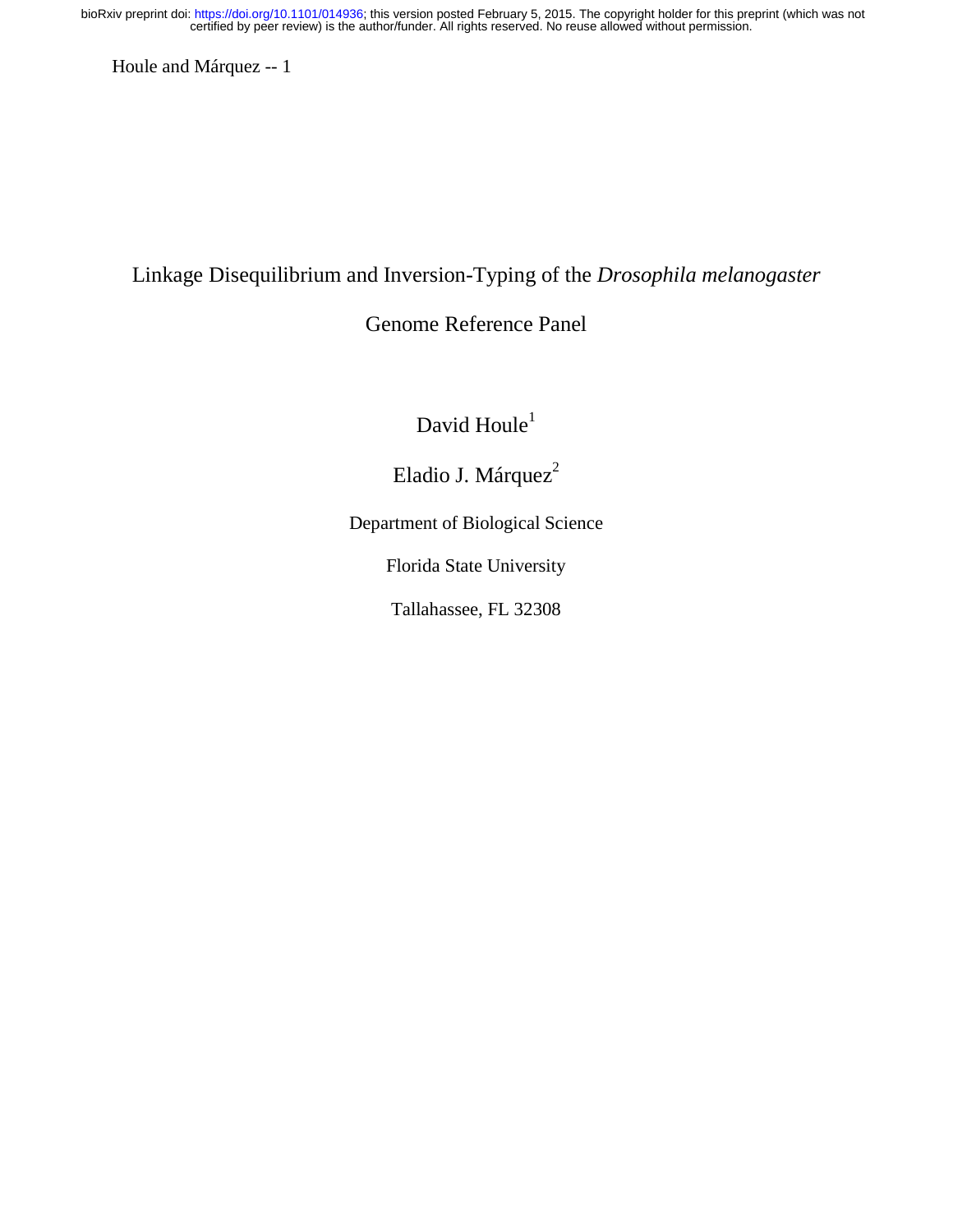Houle and Márquez -- 2

# RUNNING TITLE: Disequilibrium in the DGRP

KEYWORDS: Linkage disequilibrium*,* inversion

<sup>1</sup> Corresponding author. Department of Biological Science, Florida State University,

Tallahassee, FL 32306-4295, USA. E-mail: dhoule@bio.fsu.edu

 $2$  Current address: The Jackson Laboratory for Genomic Medicine, Farmington, CT 06030, USA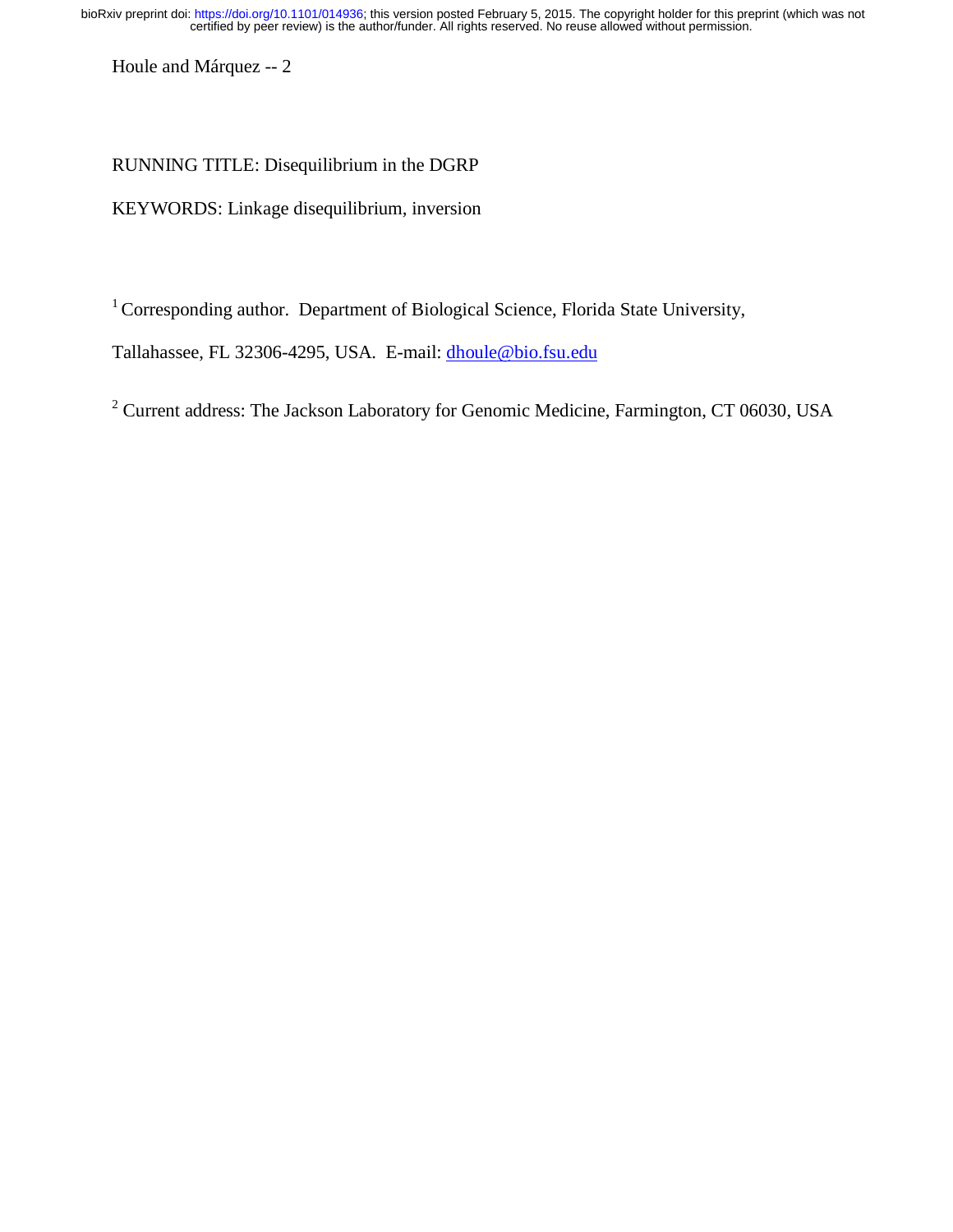Houle and Márquez -- 3

## ABSTRACT

We calculated the linkage disequilibrium between all pairs of variants in the Drosophila Genome Reference Panel, and make available the list of all highly correlated SNPs for use in association studies. Seventy-three percent of variant SNPs are correlated at  $r^2 > 0.5$  with at least one other SNP, and the mean number of correlated SNPs per variant over the whole genome is 64.9. Disequilibrium between distant SNPs is also common when minor allele frequency (MAF) is low: 24% of SNPs with MAF<0.1 are highly correlated with SNPs more than 100kb distant. While SNPs within regions with polymorphic inversions are highly correlated with somewhat larger numbers of SNPs, and these correlated SNPs are on average farther away, the probability that a SNP in such regions is highly correlated with at least one other SNP is very similar to SNPs outside inversions. Previous karyotyping of the DGRP lines has been inconsistent, and we used LD and genotype to investigate these discrepancies. When previous studies agreed on inversion karyotype, our analysis was almost perfectly concordant with those assignments. In discordant cases, and for inversion heterozygotes, our results suggest errors in two previous analyses, or discordance between genotype and karyotype. Heterozygosities of chromosome arms are in many cases surprisingly highly correlated, suggesting strong epsistatic selection during the inbreeding and maintenance of the DGRP lines.

#### **INTRODUCTION**

The Drosophila Genome Reference Panel (DGRP; Mackay et al. 2012) is a set of sequenced inbred lines derived from a single outbred population of *Drosophila melanogaster*. The DGRP has been used for a series of genome-wide association (GWA) studies on a wide variety of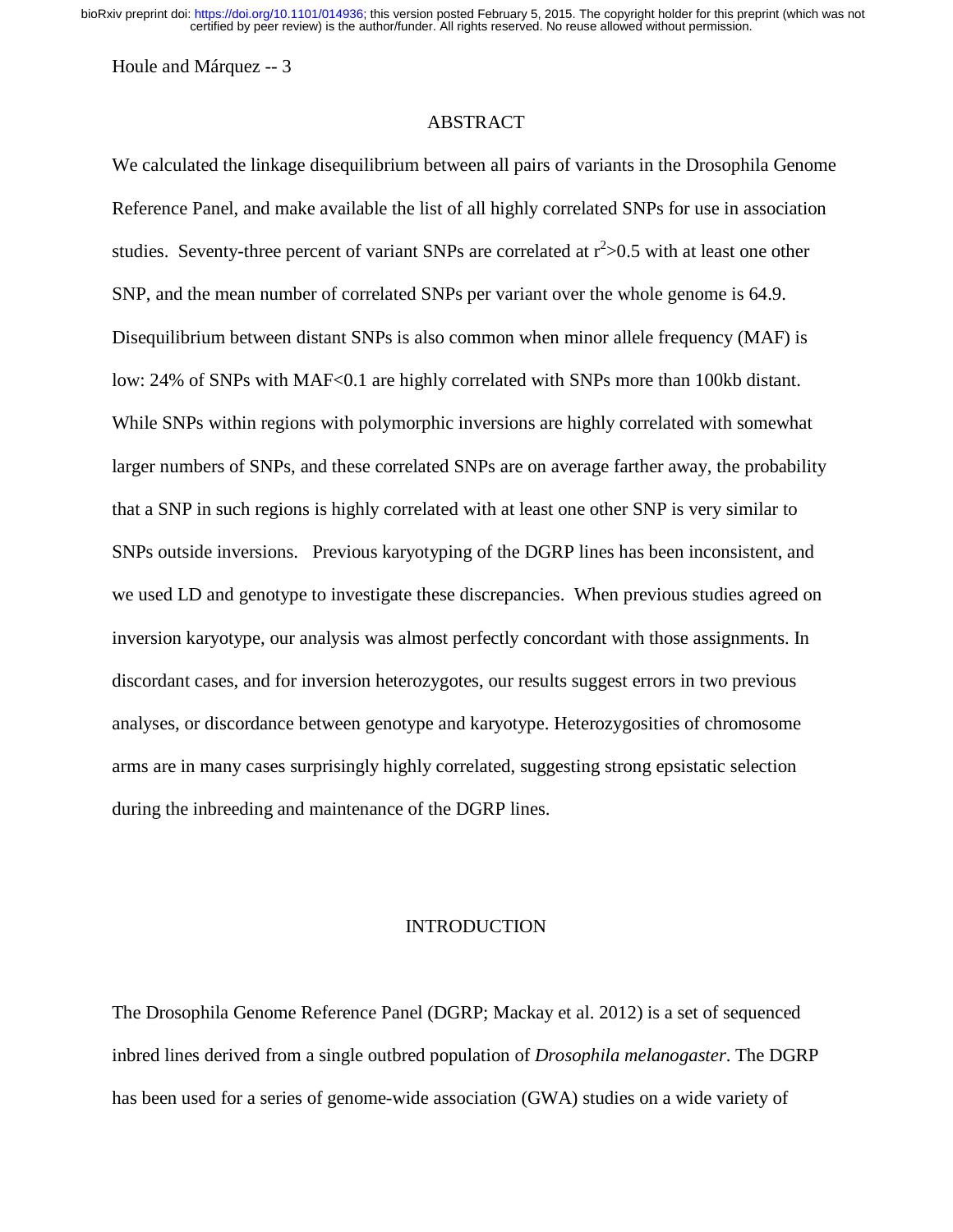#### Houle and Márquez -- 4

phenotypes. Linkage (gametic-phase) disequilibrium (LD) is a challenge to all GWA studies, as it confounds the signal from variant sites (we call these SNPs for brevity) that cause phenotypic variation with those that are genetically correlated with the causal variant but that do not have effects on the phenotype. The nature of the DGRP in many ways minimizes the presence of LD relative to vertebrates or to line-cross-derived mapping populations. The DGRP lines are drawn from a natural population with large effective size, as shown by the low level of structure within the population. Mackay et al. (2012) confirmed that the average LD drops very rapidly with distance between SNPs, to an average squared correlation  $r^2$  < 0.2 at just 10 base pairs on the autosomes. This result might suggest that the overall impact of LD on GWAS results will be low.

 More detailed analysis (Huang et al. 2014) shows that there is nevertheless substantial LD within the DGRP for two major reasons. First a total of 16 alternate chromosomal inversion karyotypes are present in the DGRP (Corbett-Detig and Hartl 2012; Huang et al. 2014; Langley et al. 2012). Huang et al. (2014)'s more complete analysis suggests that three of these are fixed in seven or more lines. These more common inversion types are substantially differentiated from the Standard karyotypes, and cause LD (Corbett-Detig and Hartl 2012; Langley et al. 2012; Huang et al. 2014). Second, rare SNPs have a substantial likelihood of being highly correlated with SNPs that are more than 1 kb distant.

 The presentation of Huang et al. (2014) documents the problem of LD, but to interpret associations between SNPs and phenotypes in the DGRP we need to know whether particular SNPs that are implicated are correlated with other SNPs or inversions, and where those correlated sites are. We calculated the LD between all pairs of SNPs in the 205 Freeze2 DGRP lines, and provide a comprehensive list of polymorphic sites in substantial LD with inversions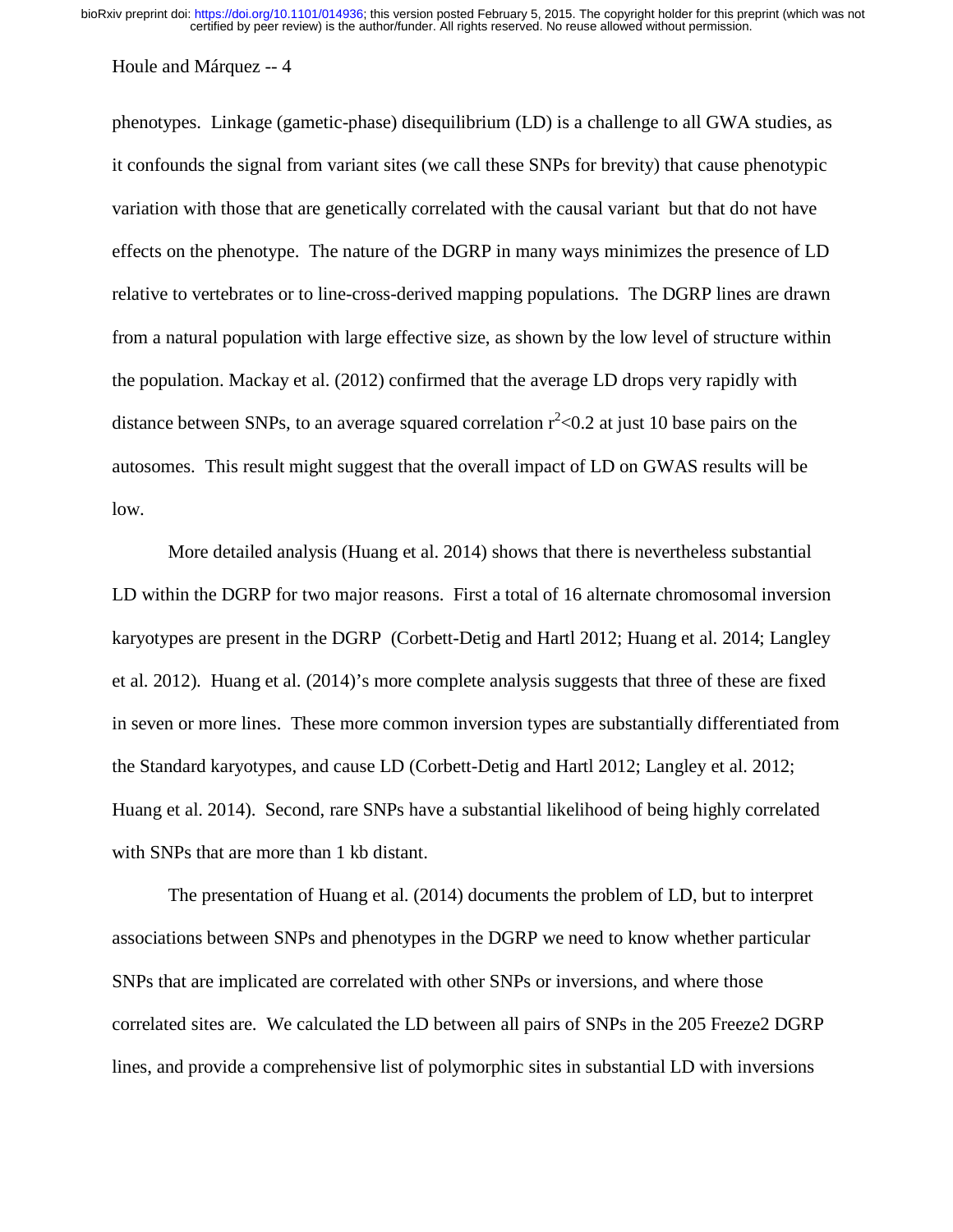Houle and Márquez -- 5

and with other sites throughout the genome. The cytogenetic karyotype assignments in Huang et al. (2014) do not always agree with other PCR-based or sequence-based assignments in two other papers (Corbett-Detig and Hartl 2012; Langley et al. 2012), and we use genotypic data to investigate why these assignments differ.

### **METHODS**

We used Freeze 2 genotype calls for the DGRP lines obtained from

ftp://ftp.hgsc.bcm.edu/DGRP/freeze2\_Feb\_2013/. We used only sites with quality score >-1, at sites with exactly two alternative types. For LD calculations, heterozygous calls were treated as missing data. We excluded sites where the minor allele count is 4 or fewer, or the number of missing calls was greater than 85. This left 2,640,422 sites for analysis. The median allele frequency was MAF=0.132, and the median number of lines scored at each SNP was 194 out of 205 possible.

We parameterized linkage disequilibrium (LD) as the product-moment correlation  $r^2$  (Hill and Robertson 1966). We decided to identify all correlations between SNPs with  $r^2 > 0.5$ . We realized that only SNPs with similar minor allele frequencies (MAF) could be highly correlated, and used this fact to minimize the number of SNP pairs whose correlations were calculated. We first calculated the maximum possible correlation between two SNPs with differing minor allele frequencies over all possible combinations of MAF among 205 lines. For each possible value of MAF, we identified the largest MAF at a second SNP for which  $r^2$  could be greater than 0.5. We then fit a quadratic equation to that upper limit, and adjusted the intercept of that equation so that all values MAF that could give values of  $r^2 > 0.5$  were below this limit. To scan for LD over the whole genome, we then binned SNPs into frequency classes to the nearest 0.01. Starting with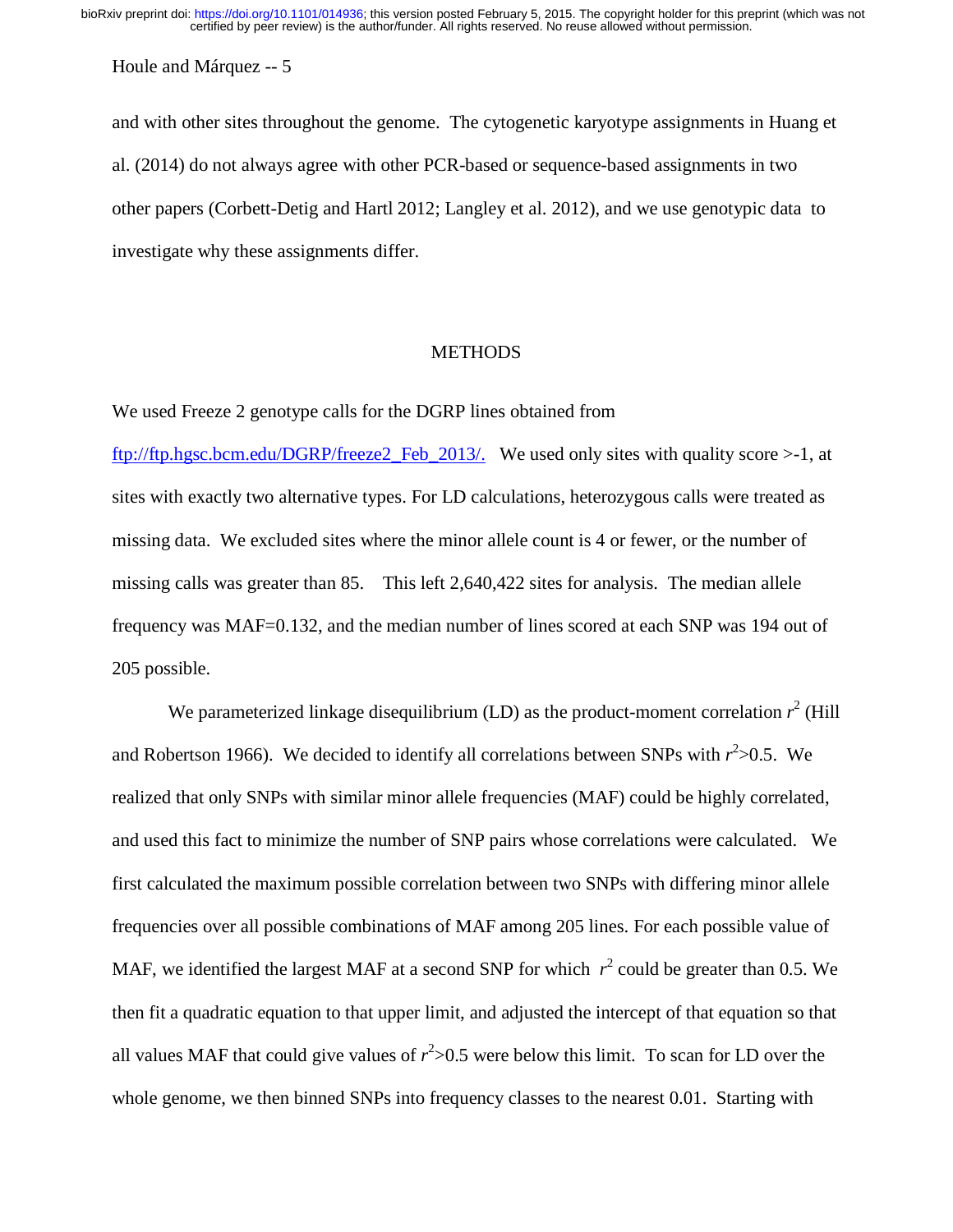Houle and Márquez -- 6

the lowest frequency bin, whose rounded frequency is  $p<sub>b</sub>$ , we calculated correlations between all SNPs in the focal bin and those SNPs with *MAF* below the empirically determined limit  $p_b + 0.005 < \text{MAF} < 0.01 + 1.875 p_b - 1.17 (p_b)^2$ . This process was repeated for each bin. We retained a list of all pairs of SNPs with  $r^2 > 0.5$ . This algorithm will miss a small number of highly correlated SNPs that have missing genotype information in many lines.

Huang et al. (2014) reported that three rare inversion karyotypes were fixed in seven or more DGRP lines (In(2L)t, In(2R)NS, In(3R)Mo), while no other karyotype was fixed in more than four lines. These karyotype assignments are sometimes in disagreement with the sequencebased assignments of karyotype reported by Corbett-Detig and Hartl (2012) and Langley et al. (2012). We checked these characterizations statistically using the following approach. We assembled genotypic data from Freeze 2 as above, but including heterozygous assignments, then excluded SNPs with five or more missing genotype assignments. Missing assignments in the remaining SNPs were assigned as the common allele to provide complete genotypic data. Using the results from the genome-wide LD results, we then obtained a list of the SNPs that are inside the inversion breakpoints of the three common alternative karyotypes (Corbett-Detig and Hartl 2012; Corbett-Detig et al. 2012), and that had LD  $r^2 > 0.5$  with at least 200 other SNPs more than 100k sites distant. These SNPs are likely to be characteristic of inversion-types. This provided a sample of 16,001 SNPs on chromosome 2L, 6,520 on 2R and 4,697 on 3R. We conducted separate principal components analyses (PCA) of the genotypes for each inversion, and used the scores on PC1 to diagnose which genotypes are characteristic of each karyotype. We also calculated the proportion of SNPs that were scored as heterozygous for chromosomal regions defined by the inversion breakpoints.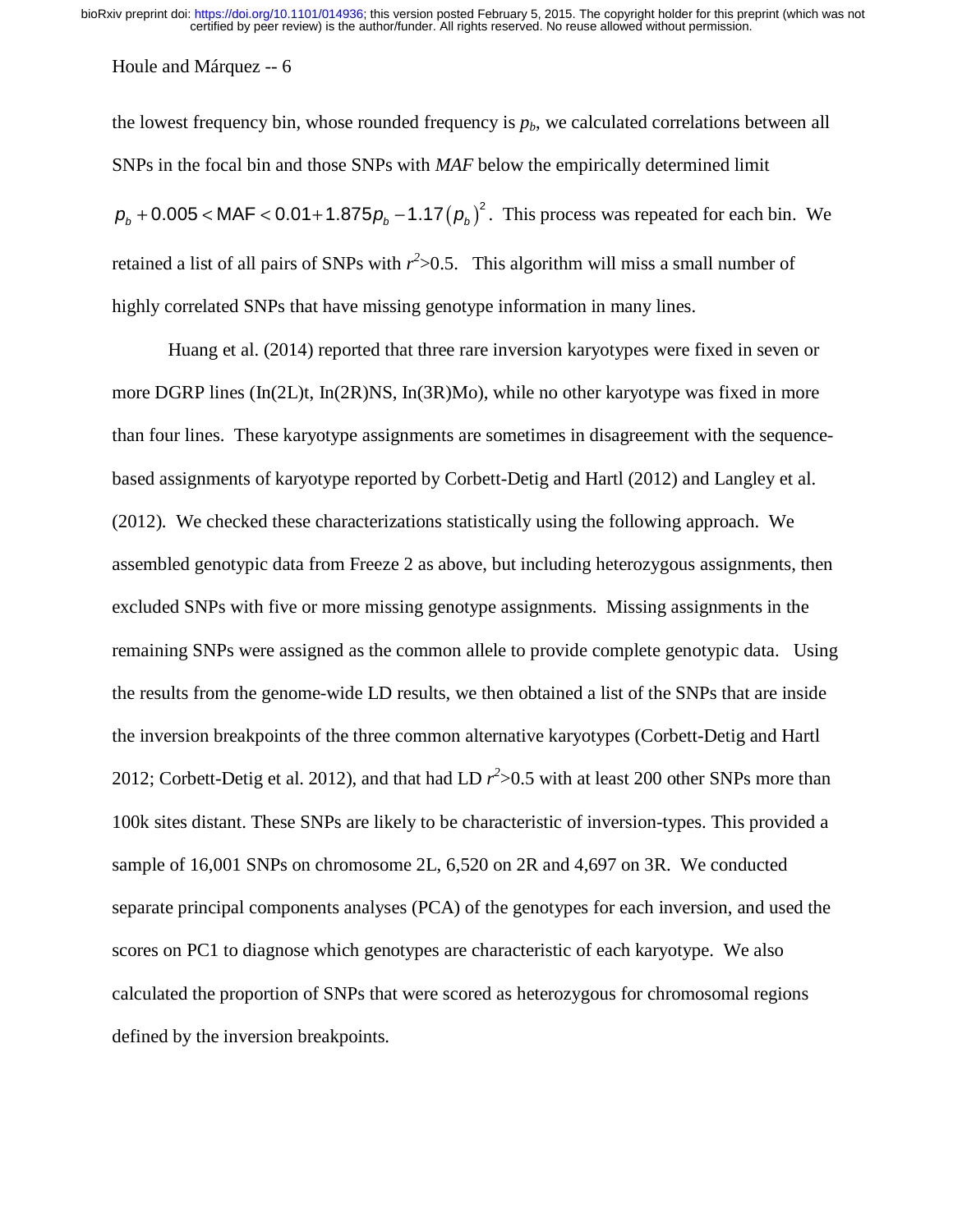Houle and Márquez -- 7

Calculations were carried out in SAS version 9.3 for Windows and Unix (SAS Institute 2011).

#### RESULTS

To characterize linkage disequilibrium (LD), we generated a list of all pairs of variable sites (SNPs for brevity) whose allelic identities are correlated with  $r^2 > 0.5$ . We use  $r^2$  as our measure of disequilibrium (Hill and Robertson 1966) because this is the most appropriate indicator of the likelihood that analyses of pairs of SNPs will yield similar results. The full lists of SNPs with  $r^2$  > 0.5 by chromosome arm is available at

http://bio.fsu.edu/~dhoule/Downloads/Freeze2205LD.zip. (The relatively small file with just the correlations for the 4th chromosome is also available, bio.fsu.edu/~dhoule/Downloads/HiRsq 205 chrom4.csv, to provide a readily downloadable example.) We refer to pairs of SNPs correlated at  $r^2$  > 0.5 as "highly correlated," and SNPs more than 100kb apart as "distant". Seventy-three percent of all SNPs were highly correlated with at least one other SNP. Nine and a half percent of all SNPs are highly correlated with at least one distant SNP, and 1% are highly correlated with a SNP on another chromosome.

Fig. 1 shows the probability that a SNP is highly correlated with at least one other SNP, thus complicating its interpretation in an association study. SNPs were classified as inside or outside the breakpoint of the three inversions fixed in more than four DGRP lines  $(In(2])$ t, In(2R)NS, and In(3R)Mo). For local disequilibrium, it makes little difference whether a SNP is in an inversion or not, but SNPs in inversions are more likely to be in high LD with a SNP that is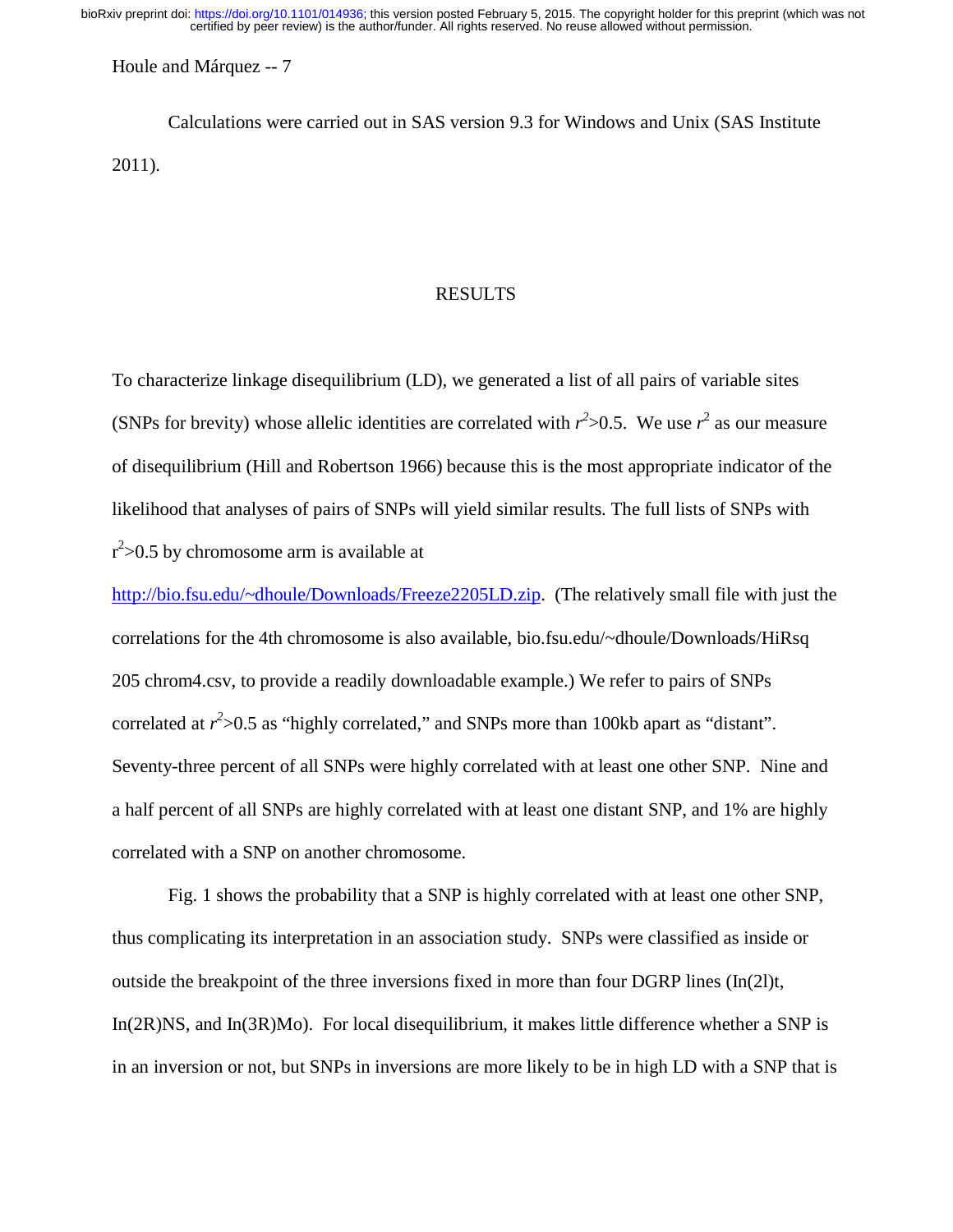#### Houle and Márquez -- 8

distant (in the Standard gene order). The inversion karyotypes themselves have frequencies of 0.1 or less (see below), precluding SNPs characteristic of inversions from being highly correlated with high MAF variants. More importantly, simply excluding SNPs within inversions does not appreciably reduce the likelihood that a variant will be highly correlated with at least some other SNPs, nor preclude those highly correlated SNPs from being distant.

Combinatoric considerations suggest that disequilibrium will be particularly common for SNPs with low minor allele frequencies (MAF). We investigate this in Figure 1 for all pairs of SNPs, and all distant pairs. The numbers of highly correlated pairs are indeed substantially higher at low MAF. The difference is particularly large for distant SNPs. When MAF<0.2, 19% of SNPs are correlated with a distant variant; when MAF<0.1, 24% of SNPs are. On the other hand, the mean number of highly correlated SNPs per SNP is still substantial at all allele frequencies. This is consistent with random disequilibrium due to the very large number of SNPs with low MAF (Mackay et al. 2012), and to the smaller number of permutations that can lead to a low MAF. We refer to this as rarity disequilibrium. Of the 2.4 million SNPs in this analysis, 50% have MAF<0.13, and 25% have MAF<0.057. Figure S1 suggests that inversions may compound the effects of linkage and rarity disequilibrium, as the mean number of highly correlated SNPs inside inversions is substantially higher when MAF is less than 0.2. This is particularly so for SNPs distant from the focal variant.

The variance in the number of correlated SNPs is high and skewed towards smaller numbers, so that the mean number of correlated SNPs is quite a bit higher than the median, as shown in Figure 2. The median number of correlated SNPs across the genome nevertheless ranges from 9 for most of the lowest MAF classes to 3 for the high MAF SNPs. The median number of SNPs greater than  $10^5$  bp away that are in high LD is 0. The median number of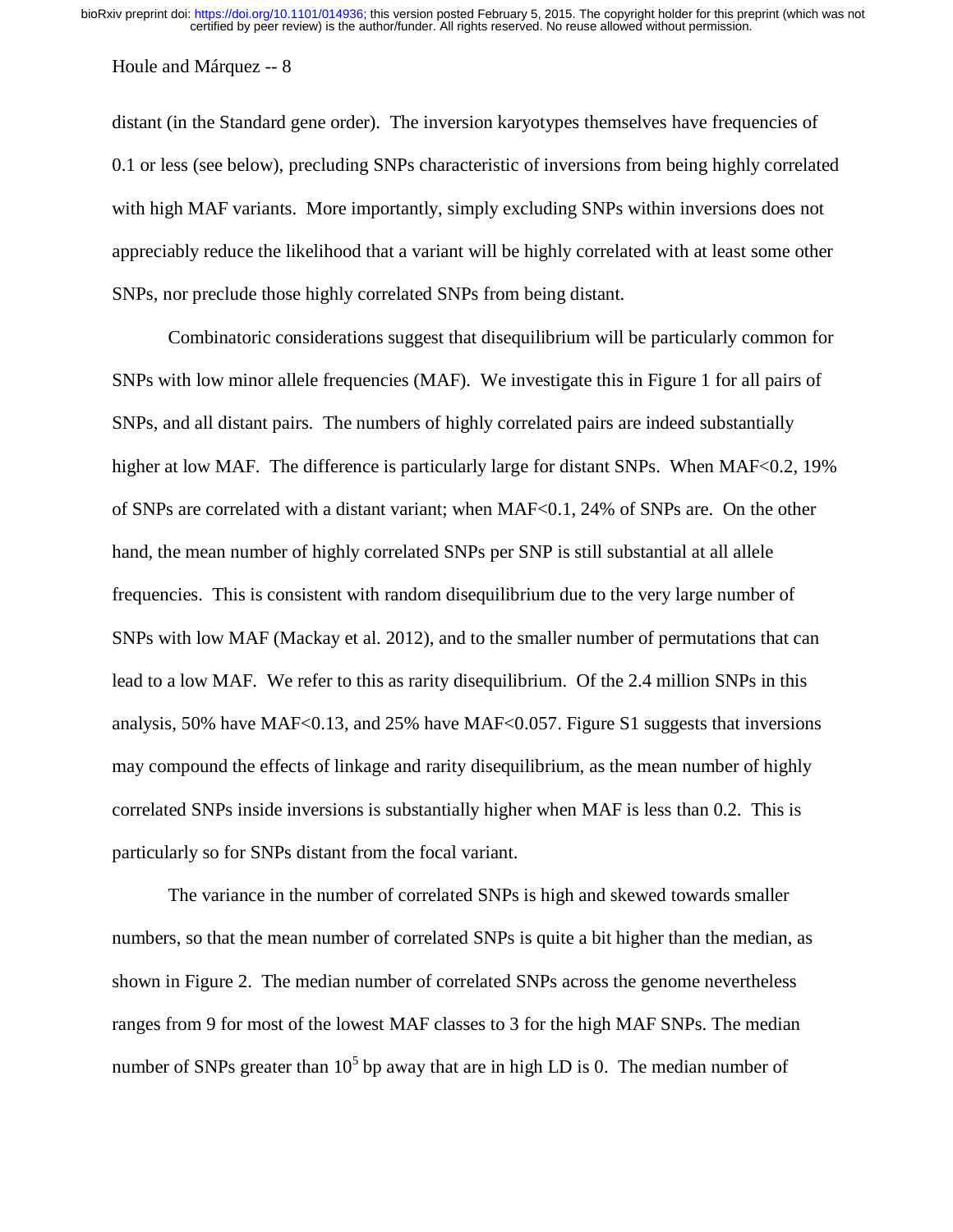Houle and Márquez -- 9

variants correlated at  $r^2 > 0.5$  is virtually identical between SNPs inside and outside of inversions (not shown).

The cytogenetic analyses of Huang et al. (2014) found at least seven DGRP lines fixed for each of the common cosmopolitan inversions  $In(2L)t$ ,  $In(2R)NS$ , and  $In(3R)Mo$ , and many more lines that were heterozygous for these karyotypes. The remaining inversion karyotypes were fixed in four or fewer lines. Two previous studies (Corbett-Detig and Hartl 2012; Langley et al. 2012) also inversion-typed a subset of the DGRP lines using PCR- and/or next-generationsequence-based assay. These two studies were consistent in their assignments, so we refer to them collectively as CD-L. CD-L and Huang et al. both scored 501 chromosome arms for homozygotes of the three common inversions In(2L)t, In(2R)NS, and In(3R)Mo. Ten of these assignments are in conflict, and 459 are in agreement. The remaining 32 were scored as heterozygotes by Huang et al. but were not examined by Langley et al. (2012). Corbett-Detig and Hartl (2012) state they did detect heterozygotes for inversions, but only reported lines positively identified as inversion homozygotes.

Because each of these studies makes clear that inversion karyotypes are usually substantially differentiated from each other, we reasoned that SNPs within the inversion breakpoints that show high LD with a large number of distant SNPs will tend to be diagnostic for inversion type, and identify the likely source of discrepancies between previous karyotype assignments. After selecting SNPs with nearly complete genotypic data that are also in high LD with many other SNPs, we performed principal components analyses on those SNPs located within the breakpoints of each of the three common inversions.

The full list of previous karyotype inferences, scores on the first two PC eigenvectors for inversion-diagnostic genotypes for each chromosome, and heterozygosities of all SNPs within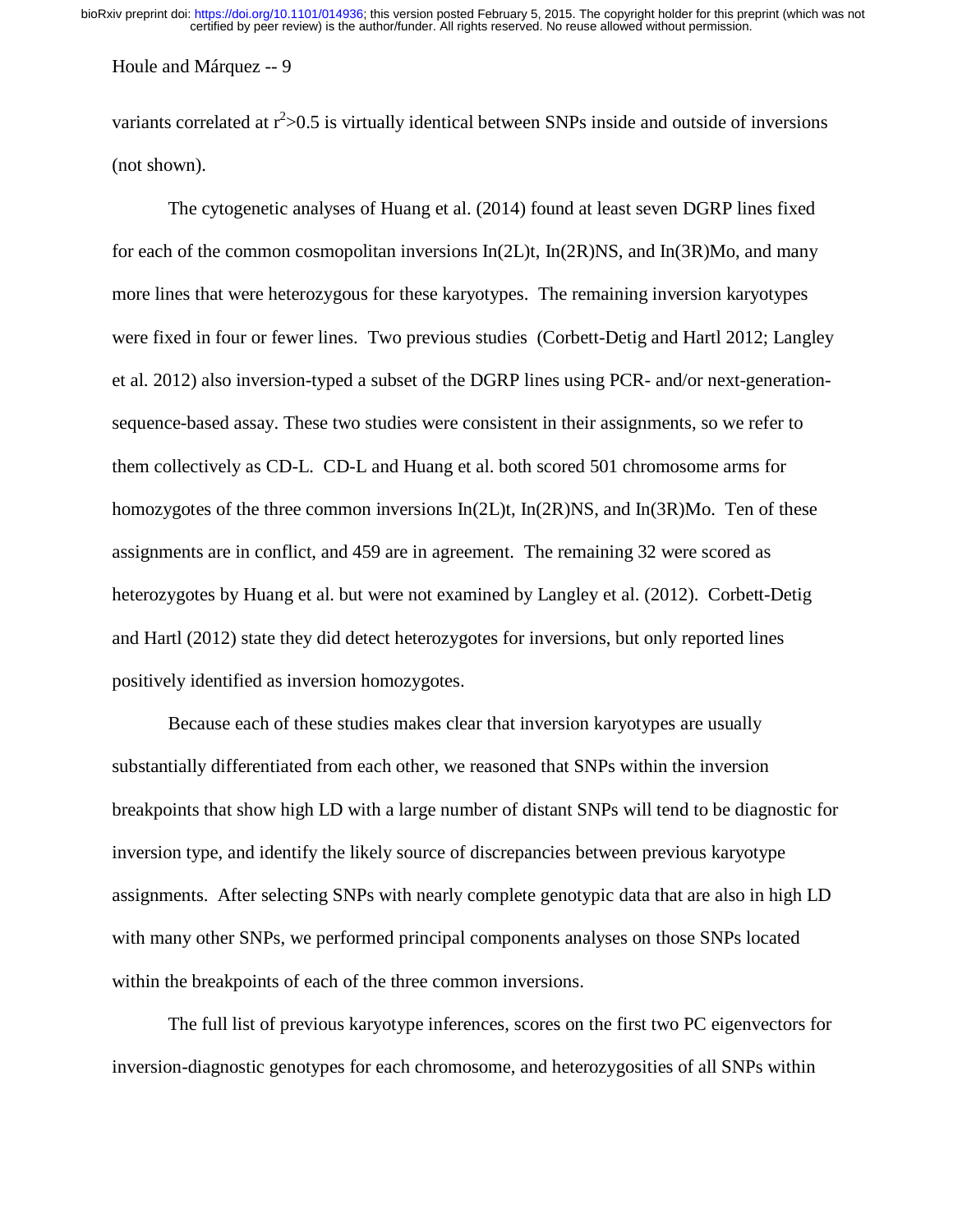#### Houle and Márquez -- 10

inversion breakpoints are given in Table S1. We plot the PC1 scores vs. the average heterozygosity (H) of each inversion region in Figure 3. In all but one of the 458 cases where Huang et al. and CD-L both reported a homozygous karyotype, scores on PC1 predict inversion type. The exception is line RAL332 for chromosome 3R, where both Huang et al. and CD-L infer the Standard arrangement, while PC1 score and the observed heterozygosity predict a Standard/In(3R)Mo heterozygote. Intermediate scores on PC1 are found in chromosome arms identified as inversion heterozygotes by Huang et al, with two exceptions. In addition to the exception mentioned above, PC1 score for line RAL325, chromosome 2R indicates a Standard/In(2R)NS heterozygote, while Huang et al. reported two different inversions as heterozygotes, In(2R)Y6 and In(2R)Y7.

A number of inversion regions have highly heterozygous sequence data (H>0.15) but no evidence of similarity to common inversion genotypes. In four cases (shown in green in Fig. 3), these were identified as heterozygotes for rare inversion karyotypes by Huang et al. Line RAL303 was scored as an inversion heterozygote for both  $In(2L)$ t and  $In(2R)$ NS by Huang et al., but does not have a genotype characteristic of either heterozygote. Fourteen lines for which neither PC1 scores nor Huang et al. suggest inversion heterozygosity are highly heterozygous in the region of In(3R)Mo, which may suggest the presence of balanced polymorphism not associated with in inversion.

There are a total of six cases where CD-L and Huang et al. assigned different homozygous karyotypes to the some lines; in three cases PC1 scores are consistent with CD-L, while PC1 scores and Huang et al. are in agreement for the other three. Huang et al. reported an additional five cases of karyotypic heterozygosity that do not have elevated sequence heterozygosity.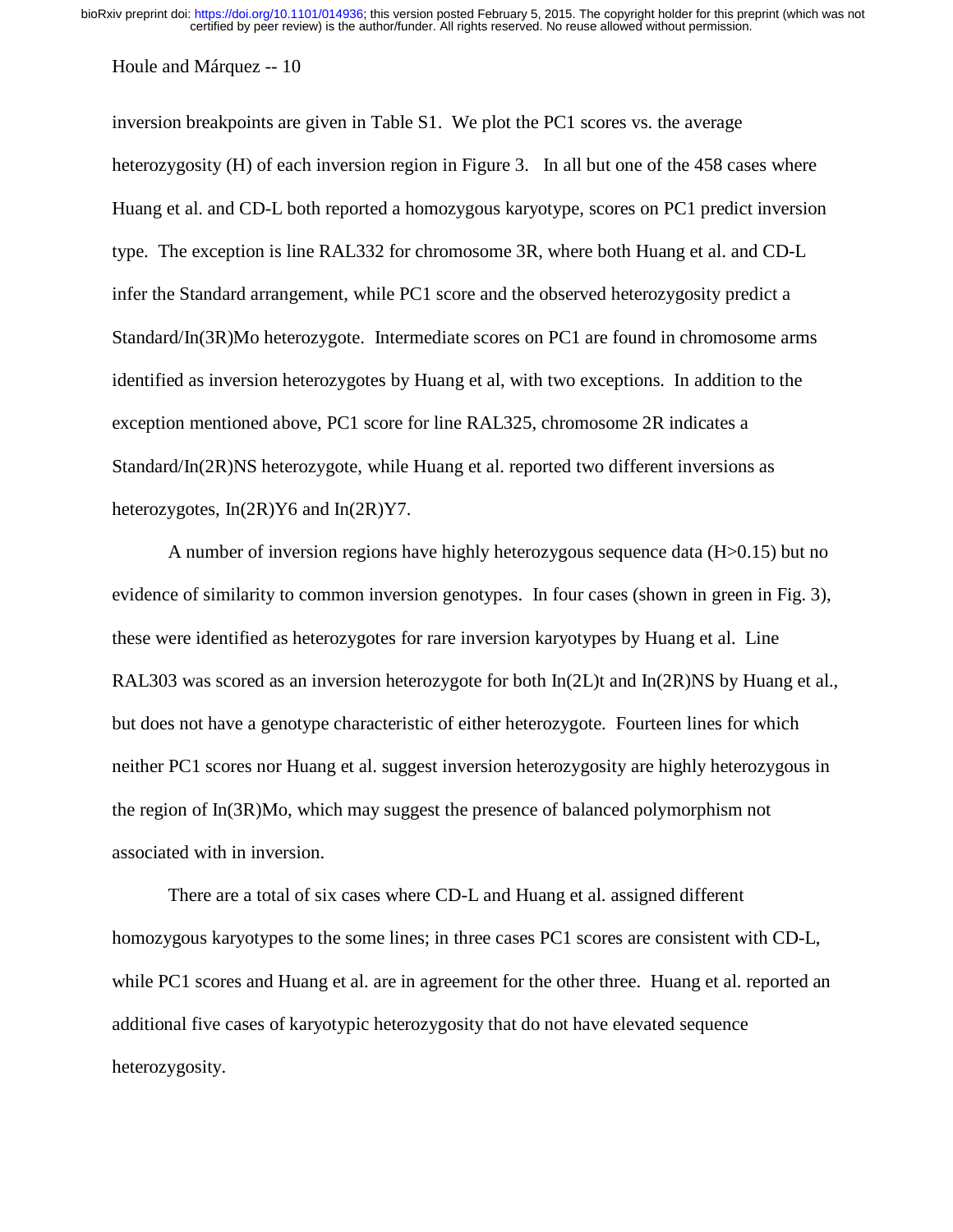Houle and Márquez -- 11

Heterozygosities of segments of chromosome arms defined by common inversion breakpoints are correlated, as shown in Table 1. Segments of the same arm always have correlations above 0.87. Segments of different arms of the same chromosome also remain highly correlated (average *r*=0.51). These results suggest that there is strong selection against recombinants and segregants in some of the DGRP lines. It is particularly striking that Xchromosome heterozygosity is significantly correlated with the heterozygosity of all other chromosome segments, particularly with chromosome 3, where the average *r*=0.37.

## DISCUSSION

Our calculations have identified all the variant (SNP) pairs in 205 lines in the Freeze 2 data set that have linkage disequilibrium (LD) above *r* 2 >0.5. This reveals both the overall patterns of LD, and will facilitate analyses that attempt to disentangle which nucleotides cause phenotypic effects.

Most SNPs in the Drosophila Genome Reference Project are in strong linkage disequilibrium (LD) with at least one other variant, and some with many other variants. More surprisingly, many SNPs in the full DGRP with minor allele frequency less than 0.2 are highly correlated with at least one SNP more than 100kbp distant. Thus, while it is true that the DGRP population has low LD relative to other eukaryotes, disequilibrium is still a major element of these data, and careful consideration should be given to its impact at all stages of an association analysis.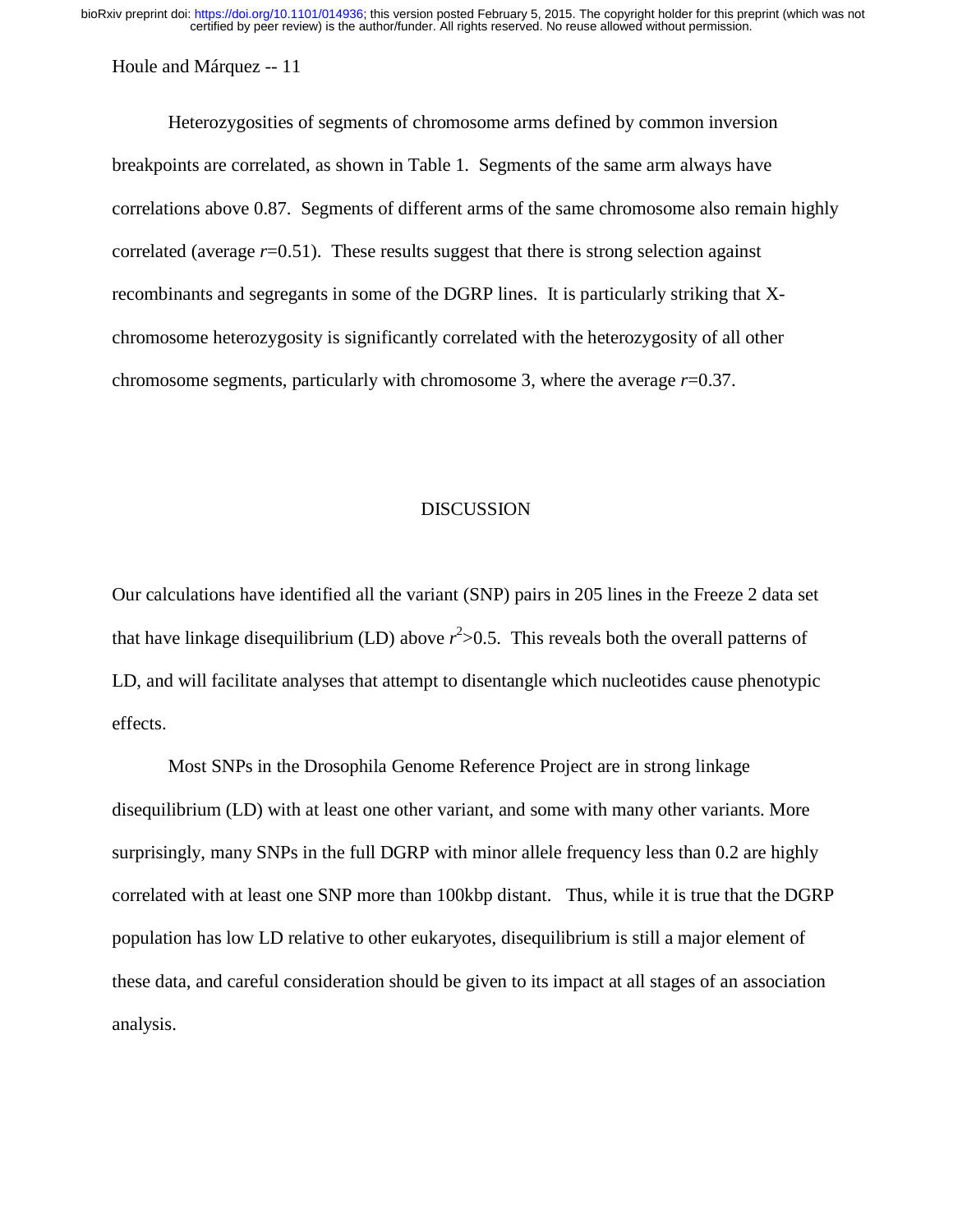Houle and Márquez -- 12

 Linkage disequilibrium in the DGRP seems to reflect three primary causes (Huang et al. 2014). First, population-wide LD persists among closely linked SNPs because the recombination events that break down LD are insufficiently rare to counteract the weak processes of mutation, drift and potential natural selection. The signature of these events in the DGRP is that local LD remains appreciable throughout the range of SNP frequencies. This suggests that local LD would also be found in larger samples of genotypes. Second, variants with low minor allele frequencies (MAF) are on average highly correlated with multiple SNPs throughout the genome. The likely cause of this is random sampling of the very large number of low MAF variants in a relatively small sample of lines. We call this rarity disequilibrium. GWAS analyses often presume that only local LD needs to be considered, but this is not true for variants with MAF less than approximately 0.2 for the DGRP. Third, the presence of inversions allows differentiation of genotypes carried by each inversion, in turn creating additional LD. The rarity of alternative karyotypes ensures that this source of LD merely intensifies the degree of LD already present due to rarity disequilibrium in the DGRP.

 Somewhat more speculatively, the pattern of correlations in heterozygosity among chromosomal regions we observe (Table 1) suggests that some of the long-distance or interchromosomal disequilibrium that we have detected may reflect epistatic selection. Corbett-Detig, et al. (2013) observed that some genotypic combinations in regions distant from each other are observed less frequently than expected in recombinant inbred lines in *D. melanogaster*, as well as other species. The correlations of heterozygosities we detected are the converse of this pattern, but are consistent with selection creating long-distance disequilibrium during the process of inbreeding.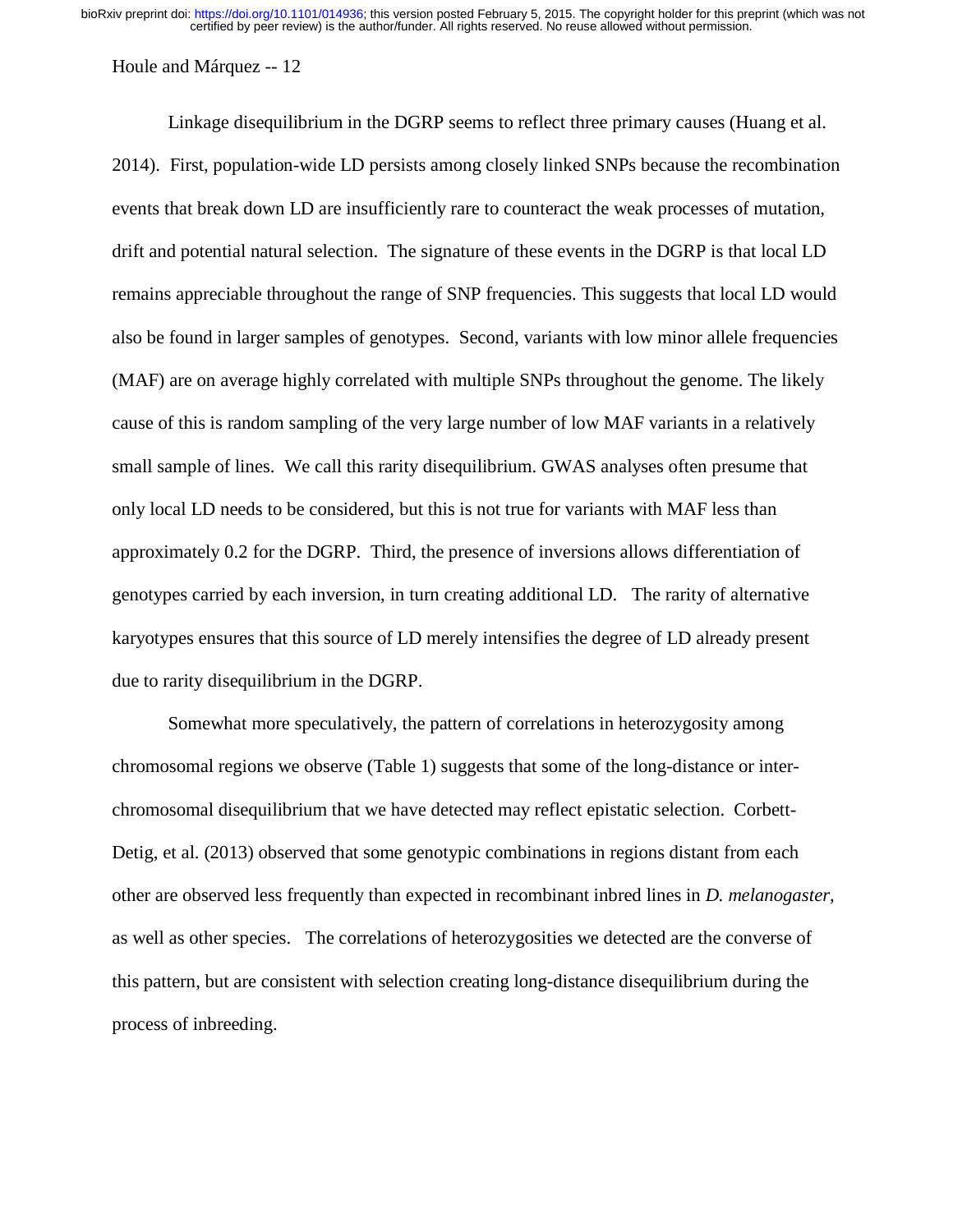Houle and Márquez -- 13

 When the karyotypic assignments from three previous studies are in agreement (Huang et al. 2014; Corbett-Detig and Hartl 2012; Langley et al. 2012), our genotype-based assignments of inversion type are concordant, except for one chromosome arm. That arm (3R in line RAL332, Fig. 3) is scored as an inversion heterozygote on the basis of our analysis, and homozygous Standard by Huang et al. and Corbett-Detig and Hartl. This could be due to the loss of the In(3R)Mo after sequencing. The remaining discrepancies between our results and the other scorings cannot be explained on this basis, and are likely either errors in these previous assignments, or perhaps recombination events that have separated karyotype and genotype. Several arms have combinations of PC scores and heterozygosity suggestive of recent double recombination events (e.g. 2R from RAL409 and 377). Regardless of whether the discrepancies between LD-based genotyping and karyotypic assignments are caused by errors or recombination, our genotypic typing is in most cases the most relevant for those performing association studies, as it summarizes similarity of genotype, and therefore phenotypic effects, across the large span of the genome covered by each inversion. Lines with highly heterozygous regions are a possible exception, as loss of heterozygosity between sequencing and phenotyping cannot be ruled out without additional analysis (as suggested for 3R in line RAL332).

Our LD calculations will not apply precisely to most association studies based on the DGRP, as each study is likely to use a different subset of lines for phenotyping. We have also calculated the correlations for the 184 lines that we have data for in our own association study (Márquez et al. unpublished). These results show that differences in the genotypes chosen can substantially change the inferred LD structure for rarer SNPs. Nevertheless the correlations that we have calculated will be useful as the basis for analyses of multi-SNP associations. For example, after identifying a set of SNPs with significant associations, one could reanalyze those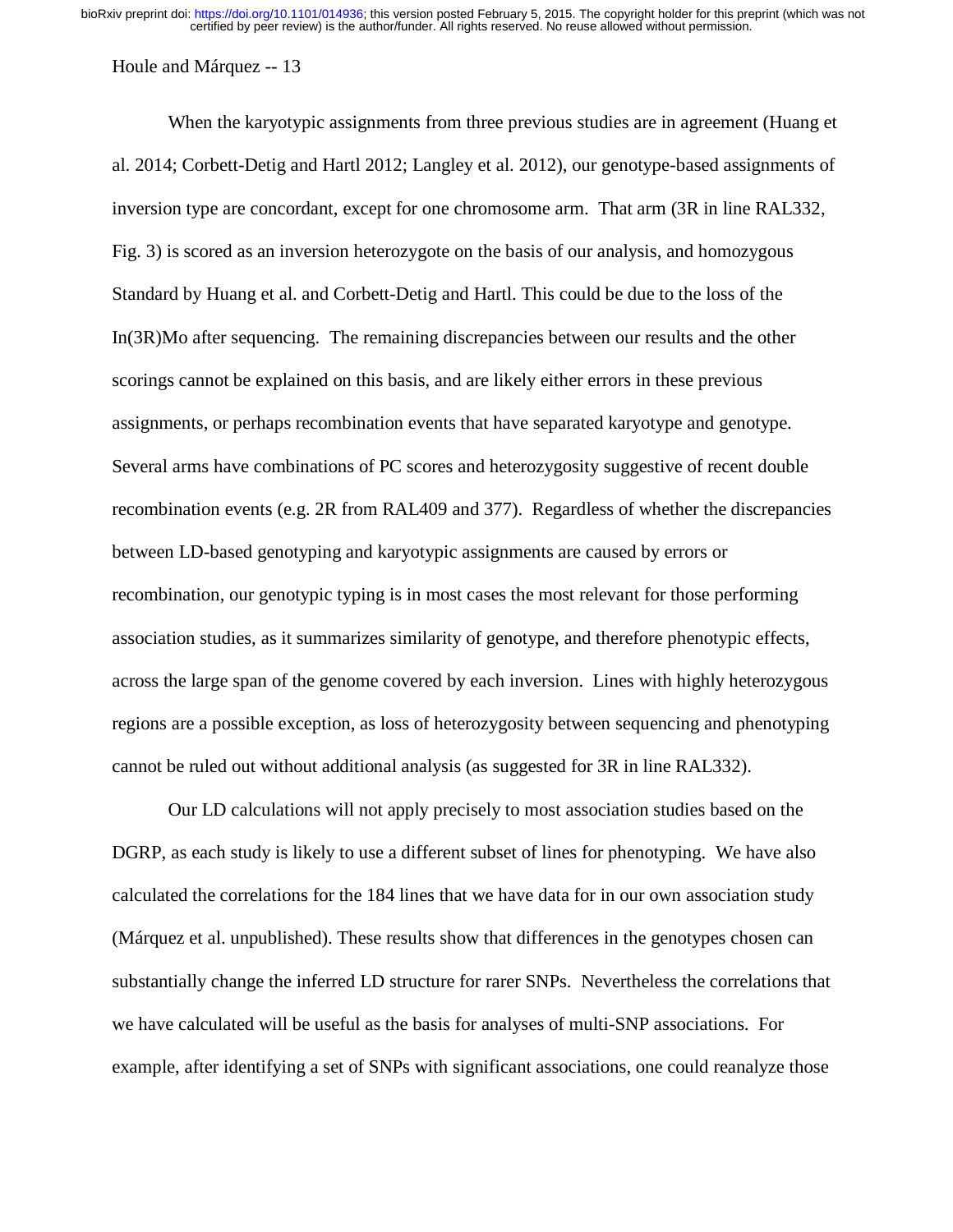Houle and Márquez -- 14

in multi-SNP analyses that include the most highly correlated SNPs to diagnose which SNPs are most likely to represent the variants that cause phenotypic differences, and which have their signal confounded with those from other SNPs. If such SNPs are all nearby, the inference of that genomic region as causal can be strong, even if the precise nucleotide responsible remains unknown. Follow-up studies of such regions are likely to be worthwhile. In contrast, SNPs for which the addition of distant SNPs renders effects ambiguous would be poor candidates for follow-up studies.

## ACKNOWLEDGEMENTS

This work was supported by NIH 1R01GM094424-01. Computing support was provided by the Research Computing Center at Florida State University.

### LITERATURE CITED

- Corbett-Detig, R.B., C. Cardeno, and C.H. Langley, 2012 Sequence-Based Detection and Breakpoint Assembly of Polymorphic Inversions. Genetics 192: 131-137.
- Corbett-Detig, R.B., and D.L. Hartl, 2012 Population Genomics of Inversion Polymorphisms in Drosophila melanogaster. PLoS Genetics 8: e1003056.
- Corbett-Detig, R.B., J. Zhou, A.G. Clark, D.L. Hartl, and J.F. Ayroles, 2013 Genetic incompatibilities are widespread within species. Nature 504: 135-137.
- Hill, W.G., and A. Robertson, 1966 The effect of linkage on limits to artificial selection. Genetical Research 8: 269-294.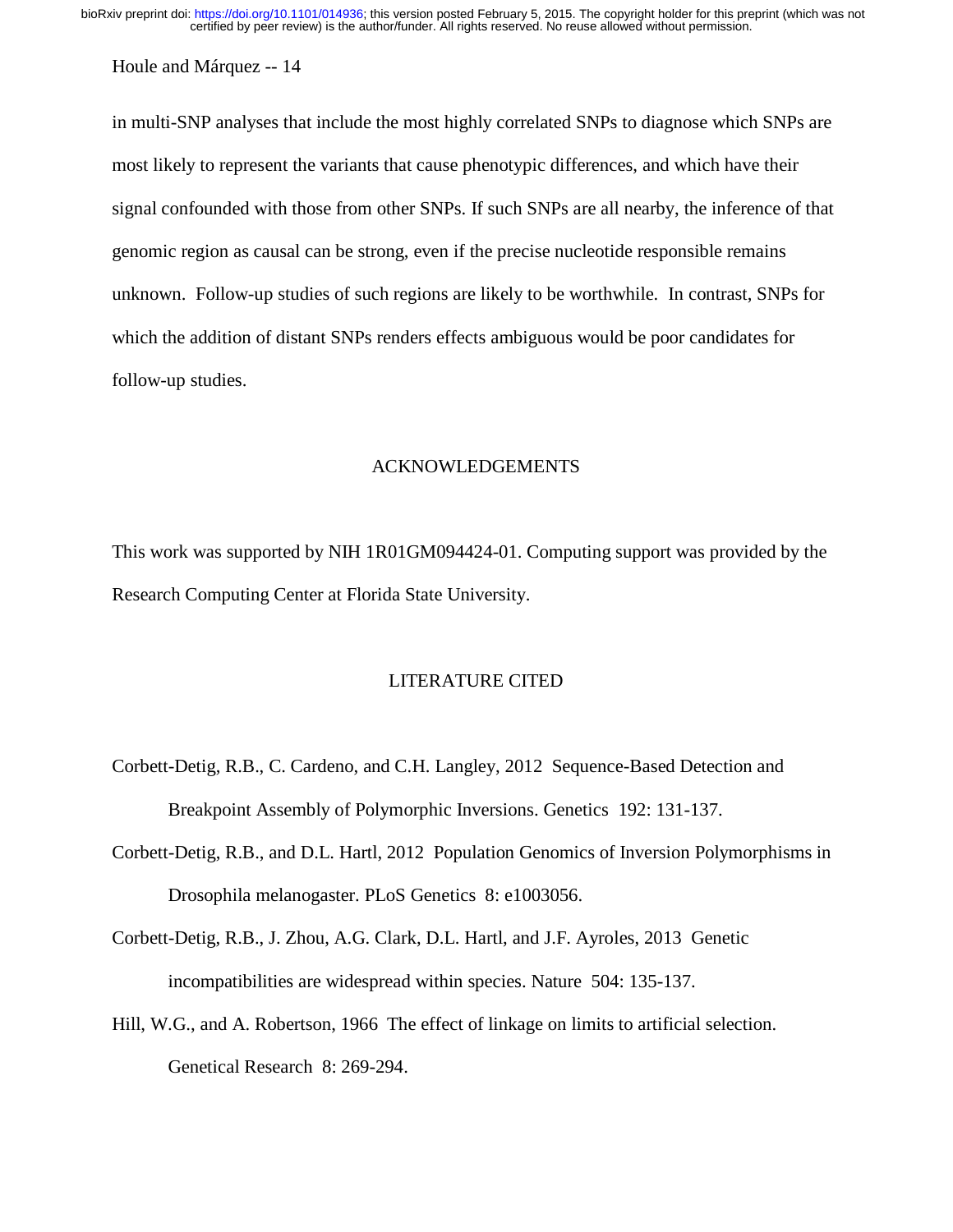Houle and Márquez -- 15

Huang, W., A. Massouras, Y. Inoue, J. Peiffer, M. Rámia *et al.*, 2014 Natural variation in genome architecture among 205 Drosophila melanogaster Genetic Reference Panel lines. Genome Research 24: 1193-1208.

Langley, C.H., K. Stevens, C. Cardeno, Y.C.G. Lee, D.R. Schrider *et al.*, 2012 Genomic Variation in Natural Populations of Drosophila melanogaster. Genetics 192: 533-598.

Mackay, T.F.C., S. Richards, E.A. Stone, A. Barbadilla, J.F. Ayroles *et al.*, 2012 The *Drosophila melanogaster* Genetic Reference Panel. Nature 482: 173-178.

SAS Institute, Inc., 2011 The SAS System for Windows, Release 9.3. SAS Institute, Cary, NC.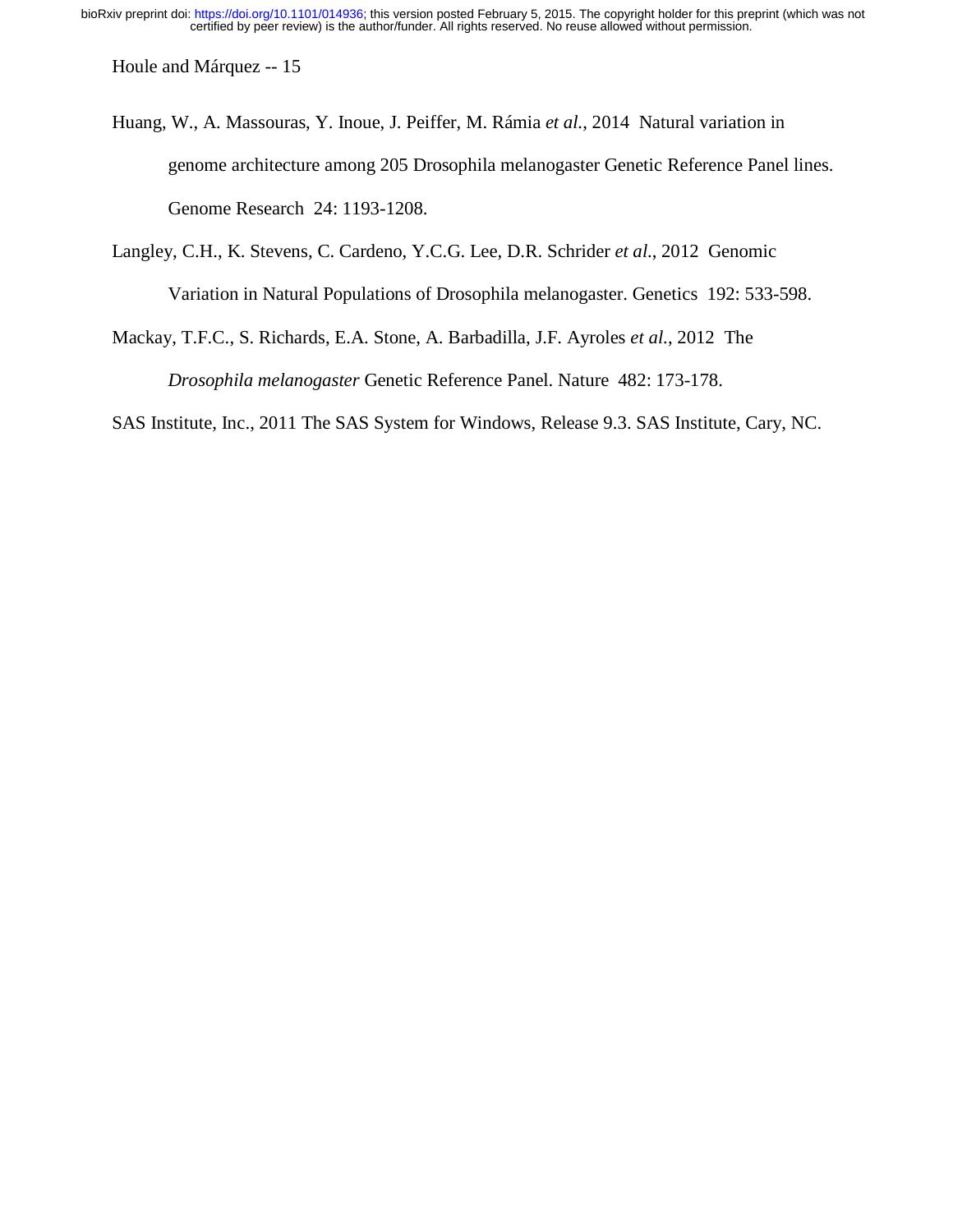Table 1. Pearson correlations of heterozygosities for regions of chromosome arms.

| chromosome  |          |          |          |                                  |          |      |          |                         |           |          |                   |
|-------------|----------|----------|----------|----------------------------------|----------|------|----------|-------------------------|-----------|----------|-------------------|
| region      | In(2L)t  |          |          | prox. 2L distal $2R$ In $(2R)NS$ | prox. 2R | 3L   |          | prox. $3R$ In $(3R)$ Mo | distal 3R | X        | $H \pm S.D.$      |
| distal 2L   | $0.93**$ | $0.91**$ | $0.48**$ | $0.44**$                         | $0.69**$ | 0.11 | 0.05     | 0.08                    | $-0.03$   | $0.26**$ | $0.046 \pm 0.060$ |
| In(2L)t     |          | $0.98**$ | $0.41**$ | $0.39**$                         | $0.60**$ | 0.06 | 0.00     | 0.02                    | $-0.07$   | $0.20*$  | $0.046 \pm 0.072$ |
| proximal 2L |          |          | $0.46**$ | $0.41**$                         | $0.61**$ | 0.05 | $-0.01$  | 0.02                    | $-0.08$   | $0.20*$  | $0.045 \pm 0.070$ |
| distal 2R   |          |          |          | $0.91**$                         | $0.88**$ | 0.09 | $-0.02$  | 0.00                    | $-0.04$   | $0.22*$  | $0.036 \pm 0.052$ |
| In(2R)NS    |          |          |          |                                  | $0.87**$ | 0.06 | $-0.01$  | 0.03                    | $-0.02$   | $0.20*$  | $0.035 \pm 0.056$ |
| proximal 2R |          |          |          |                                  |          | 0.11 | 0.05     | 0.08                    | $-0.03$   | $0.29**$ | $0.041 \pm 0.049$ |
| 3L          |          |          |          |                                  |          |      | $0.59**$ | $0.55**$                | $0.48**$  | $0.44**$ | $0.031 \pm 0.035$ |
| proximal 3R |          |          |          |                                  |          |      |          | $0.94**$                | $0.91**$  | $0.35**$ | $0.047 \pm 0.065$ |
| In(3R)Mo    |          |          |          |                                  |          |      |          |                         | $0.92**$  | $0.38**$ | $0.047 \pm 0.072$ |
| distal 3R   |          |          |          |                                  |          |      |          |                         |           | $0.31**$ | $0.044 \pm 0.067$ |
| X           |          |          |          |                                  |          |      |          |                         |           |          | $0.035 \pm 0.016$ |
|             |          |          |          |                                  |          |      |          |                         |           |          |                   |

\* 0.0001<P<0.05

\*\* P<0.0001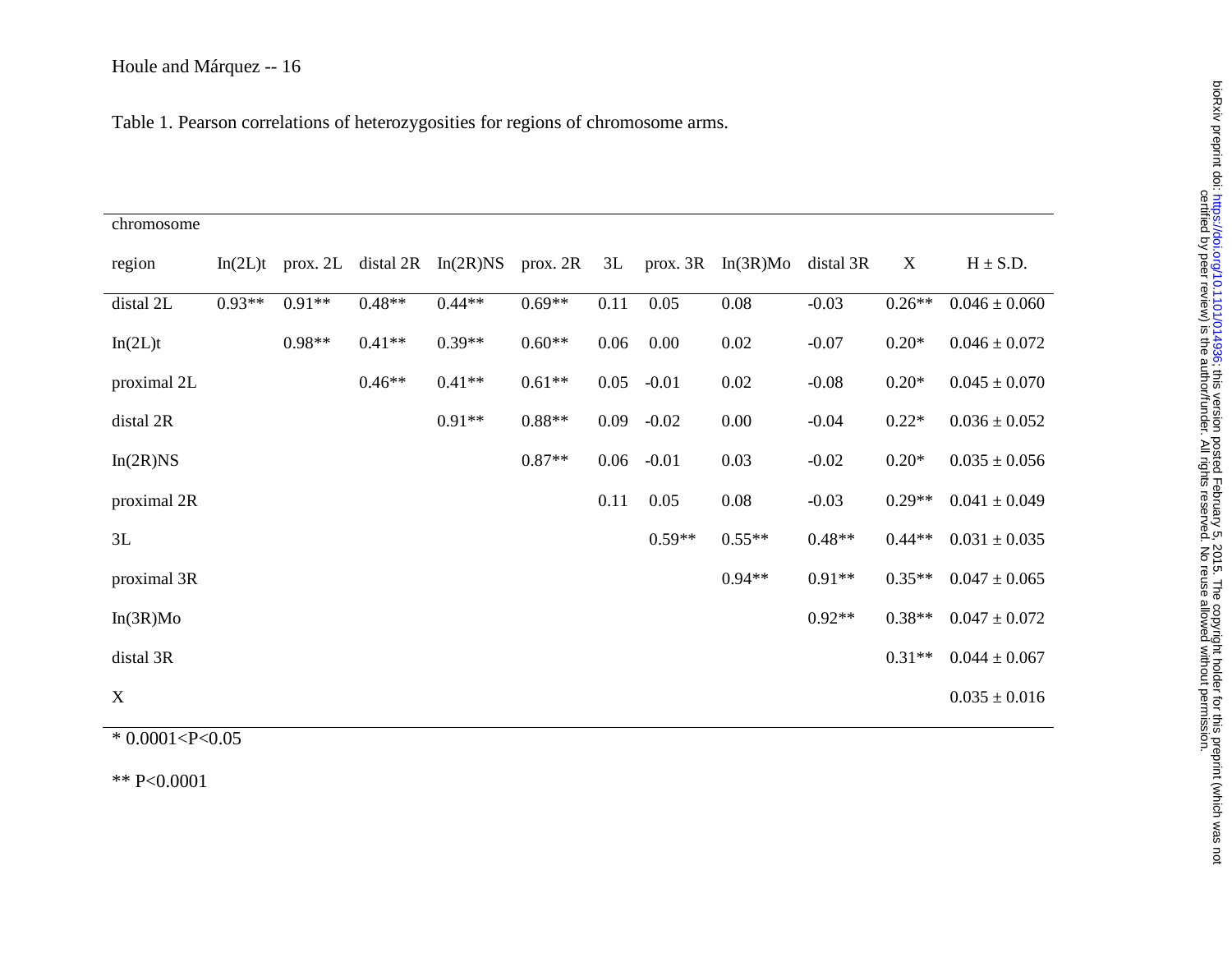Houle and Márquez -- 17



Figure 1. Probability that a focal site is correlated at  $r^2 > 0.5$  with at least one other site in the genome, as a function of location relative to inversions. We treated the distal segment of chromosome 3R as part of In(3R)Mo (Corbett-Detig and Hartl 2012).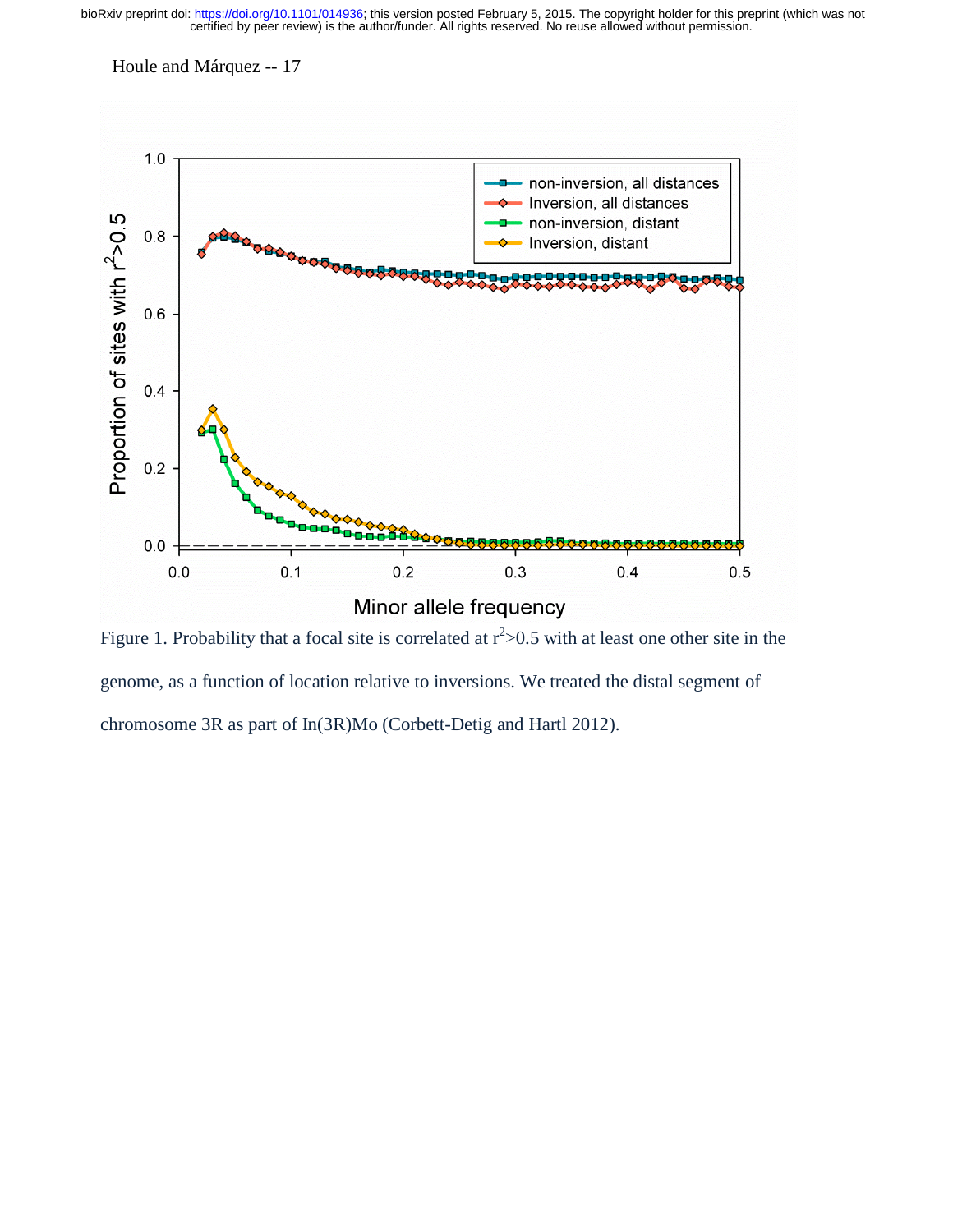Houle and Márquez -- 18



Figure 2. Mean and median number of sites correlated with variant sites at  $r^2 > 0.5$  as a function of minor allele frequency.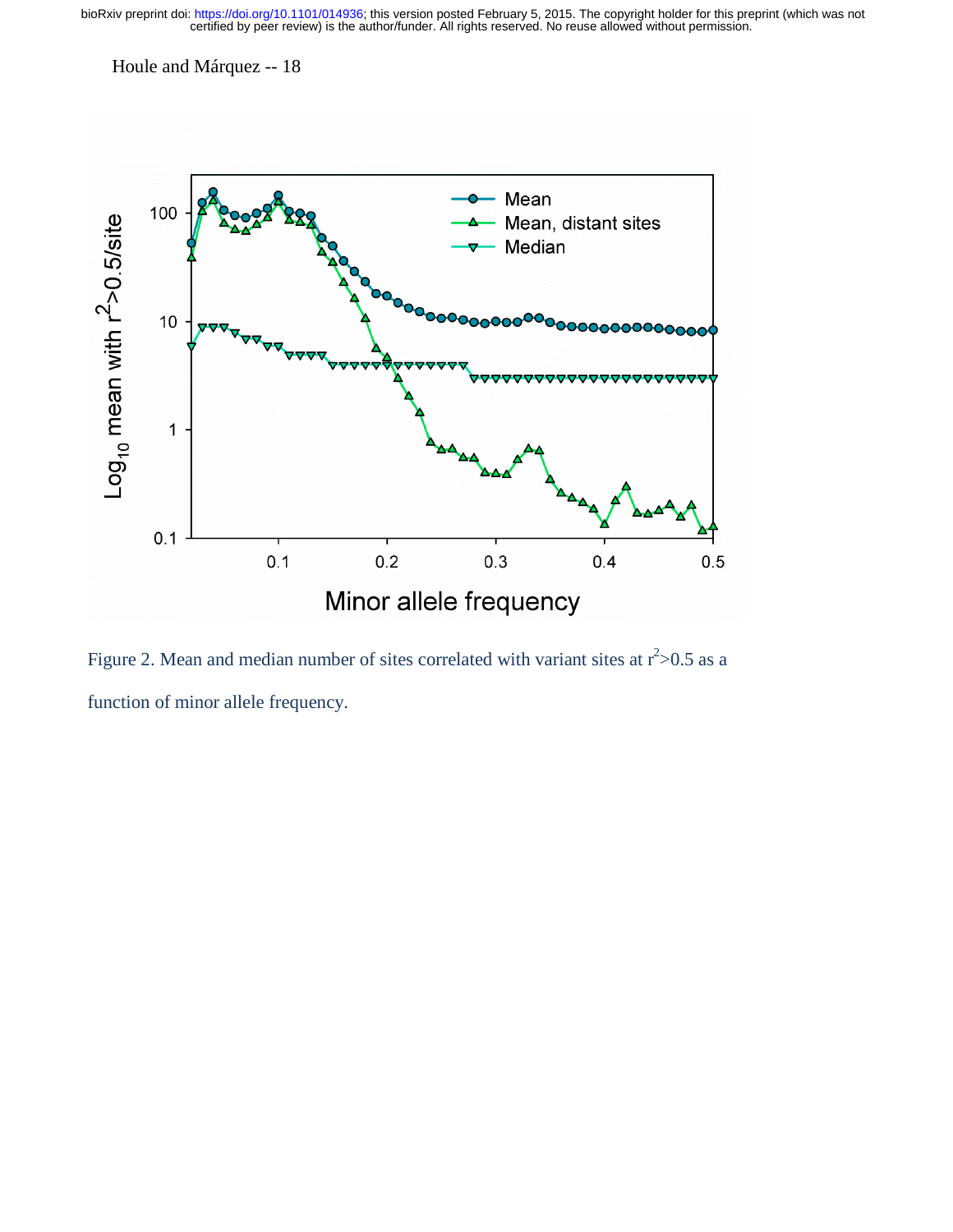Houle and Márquez -- 19